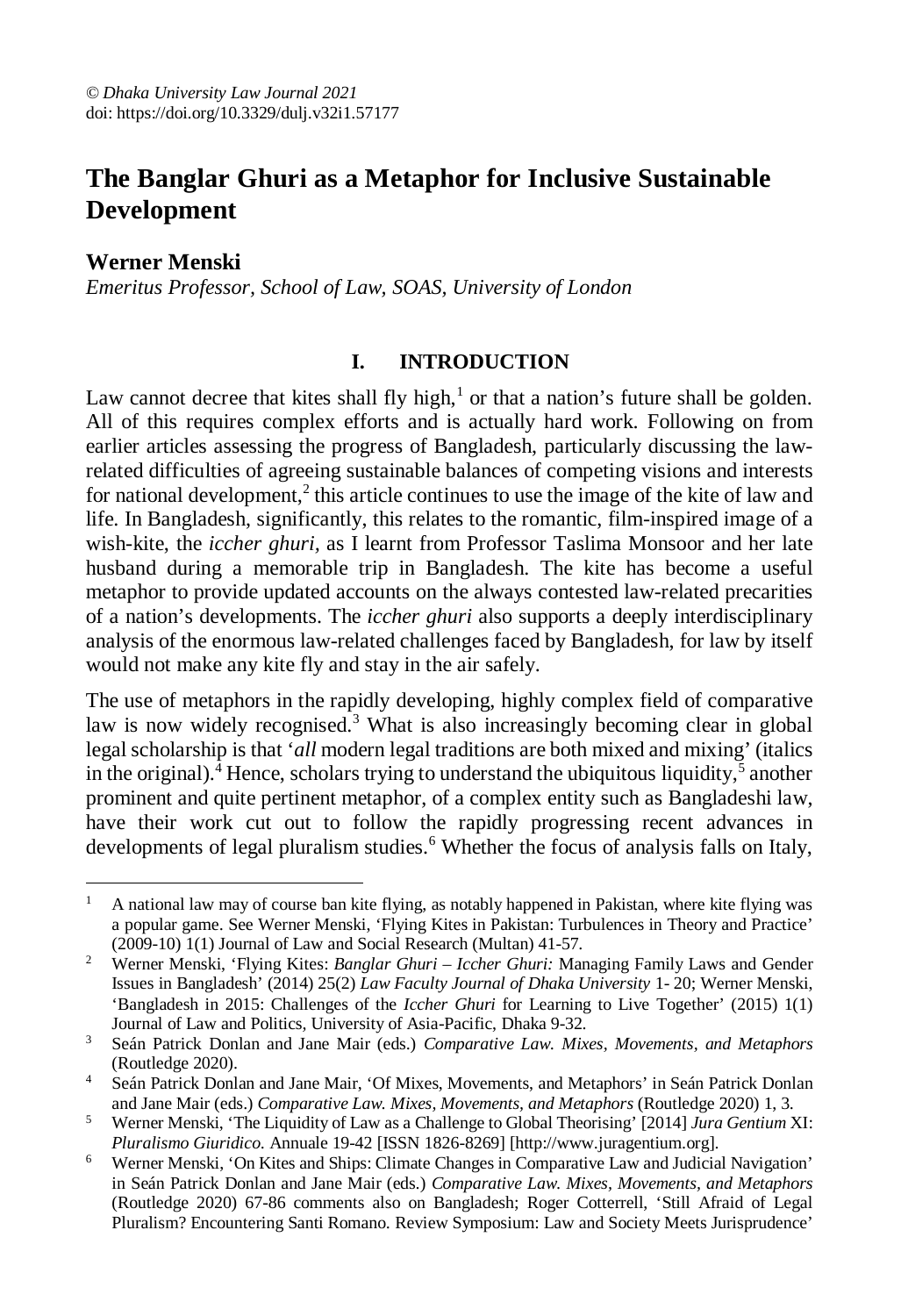Turkey, or indeed Bangladesh, of major interest and importance is everywhere how any particular country manages its ongoing processes of identity formation, which nowhere, and certainly not in Bangladesh, is simply a finished product.<sup>7</sup>

Since this article is part of the celebrations of the Centenary of the Faculty of Law of the University of Dhaka in 2021, the present analysis is constructed in light of earlier historical developments affecting the territory now comprising the nation state of Bangladesh. Obviously, in 1921, when Dacca University was established, together with a Law School, there had already been an aborted effort to operate a divided Bengal between 1905 and 1911. However, in the volatile colonial environment of that time, there was as yet no clear vision of an independent nation state called Bangladesh. Indeed, the troubling division of Bengal along religious lines was abandoned within 6 years. Much later, even in the run-up to the brutal Partition of the subcontinent at midnight on  $14/15$  August  $1947$ ,<sup>8</sup> there was no political will on the part of the British colonisers as well as the majoritarian Muslim and Hindu politicians at that time to agree to an independent Muslim-dominated Bengali state in the Eastern part of South Asia. Hence, a period marked by subjugation of East Pakistan by a Punjabi-dominated West Pakistan between 1947 and 1971 that pushed for Urdu as a compulsory national language had to be suffered, until the complications and pressures became so strong and intolerably violent that a traumatic divorce became inevitable. However, the national independence of Bangladesh still had to be fought for on what became Bangladeshi territory in a blood-drenched war, with reverberations reaching well into the twenty-first century. Apart from periodic disasters imposed on the country by stormy winds, cyclones and the ubiquitous water, from numerous rivers and from the sea.<sup>9</sup> man-made terror and multiple strenuous efforts to abuse every possible manifestation of law were to make a Golden Bangladesh a kind of 'distant mirage'.<sup>10</sup>

For, meanwhile the journey of independent Bangladesh since 1971 has given rise to enormous complications and turbulences for the kite of law and life. The moment they were left to themselves after having secured independence, the people of Bangladesh and their leaders realised that they were in fact a highly plural collection of people with various socio-cultural characteristics, many regional differences, and different religious beliefs within the new nation. Here we see at once that Professor Roger Cotterrell, in a recent analysis of concerns about legal pluralism, hits the nail on the

 $\overline{a}$ 

<sup>(2020) 45(2)</sup> Law & Social Enquiry 539-558, 539 highlights lawyers' fears of legal insecurity and chaos.

<sup>7</sup> Md Maidul Islam, ''Secularism in Bangladesh: an Unfinished Revolution' (2018) 38(1) South Asia Research 20-39.

<sup>8</sup> Vazira Fazila-Yacoobali Zamindar, *The Long Partition and the Making of Modern South Asia. Refugees, Boundaries, Histories* (Columbia University Press 2007).

<sup>9</sup> James J. Novak, *Bangladesh. Reflections on the Water* (second impression, The University Press Limited 2008).

<sup>10</sup> This phrase was used by Antony Allott, *The Limits of Law* (Butterworths 1980) 216 with specific reference to the Uniform Civil Code project of India, a contested legal issue that has also caused unnecessary troubles in Bangladesh. Such a unification project is, not just in my view, a completely misguided remedy for achieving a Golden Bangladesh, since more respect for plurality, rather than enforced uniformity, is the need of the hour.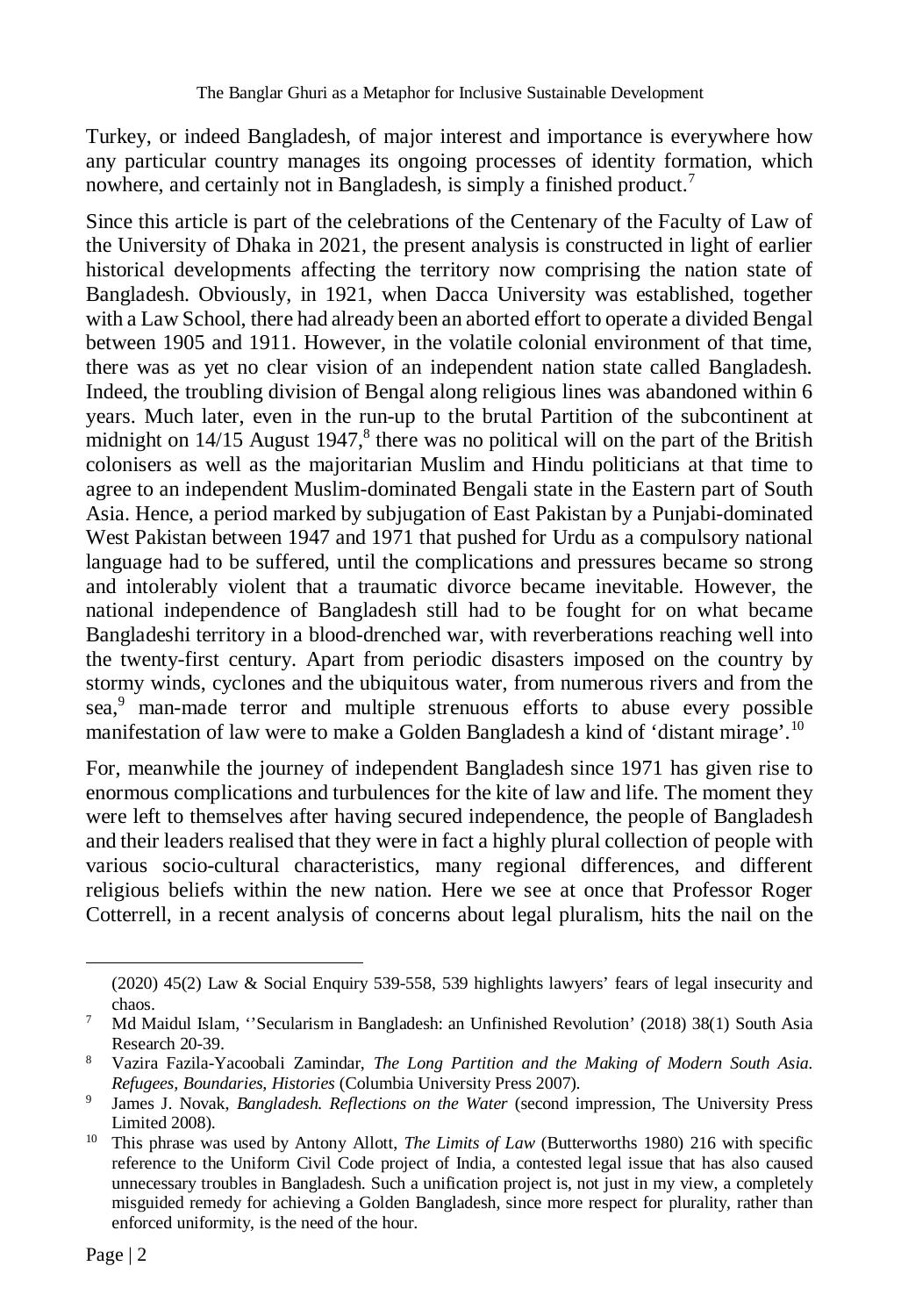head when he observes that, '[t]oday, these issues of legal pluralism are never seen as purely juristic but always sociolegal in a broad sense – inseparable from social scientific perspectives'. $11$ 

As a socio-legal scholar from the start, and someone who never endorsed state-centric legalism on its own as a viable tool for holistic development, I have been privileged to accompany this potentially empowering, yet difficult journey since 1980. I learnt a lot in and through this process about how easily various legal powers may become abused by specific stakeholders. My first publication on Bangladesh focused on Hindu law and religious minorities, $12$  but very soon I delved deeper into the intricacies of Bangladeshi constitutional arrangements and their complex relationships with developmental trajectories.

As a farmer's son, I was delighted to encounter a well-known Bangla saying on the importance of making the best butter out of milk. Bangladesh, however, not only suffers irritations in the processes of making butter but has experienced massive stealing and misappropriation of precious public and private resources, to an extent that impunity, corruption, and lack of transparency have become prominent concerns in most analyses of legal developments in Bangladesh. This has multiple negative impacts on empowerment.<sup>13</sup> Deliberate infringements of the country's welfare and the people's best interests, and thus violations of public interest, remain unfortunately a major fact of postcolonial Bangladeshi legal and political life. The judiciary, which should ideally maintain whatever the principles of 'rule of law' are deemed to mean, have for many reasons not been as activist as one might hope and argue for.<sup>14</sup> Sadly, these complications have become so convoluted that presently there seems to be no agreement about whom to blame, with completely contradictory accusations flying in all directions and dominating the various, now globalised and multilingual, media spaces that all kinds of 'activists' may - and vigorously do – use to critique law-related developments in Bangladesh. As editor of *South Asia Research*, I see much questionable writing coming from Bangladeshi authors who seem to have been seeking refuge abroad. Frequently in aggressive language, this seeks to influence developments in Bangladesh by some kind of remote control, demanding change without offering constructive advice on how to balance competing expectations. This disproportionate external intervention is somewhat dangerous because we hear comparatively little about the voices and actual concerns of people living in Bangladesh itself, who are often simply struggling to survive and thus have no time for internet politics and lawrelated discourses. They may also simply not be connected to these new media,<sup>15</sup>

 $\overline{a}$ <sup>11</sup> Roger Cotterrell, 'Still Afraid of Legal Pluralism? Encountering Santi Romano. Review Symposium: Law and Society Meets Jurisprudence' (2020) 45(2) Law & Social Enquiry 539, 553.

<sup>&</sup>lt;sup>12</sup> Werner Menski and Tahmina Rahman, 'Hindus and the Law in Bangladesh' (1988) 8(2) South Asia Research 111-131.

<sup>13</sup> Sumaiya Khair, *Legal Empowerment for the Poor and the Disadvantaged: Strategies, Achievements and Challenges. Experiences from Bangladesh* (Author 2008) 33-34.

<sup>&</sup>lt;sup>14</sup> Ridwanul Hoque, *Judicial Activism in Bangladesh. A Golden Mean Approach* (Cambridge Scholars Publishing 2011).

<sup>&</sup>lt;sup>15</sup> Mohammad Sahid Ullah, 'Empowerment, Asymmetrical Power Relations and Impacts of Information Technology in Rural Bangladesh' (2017) 37(3) South Asia Research 315-334.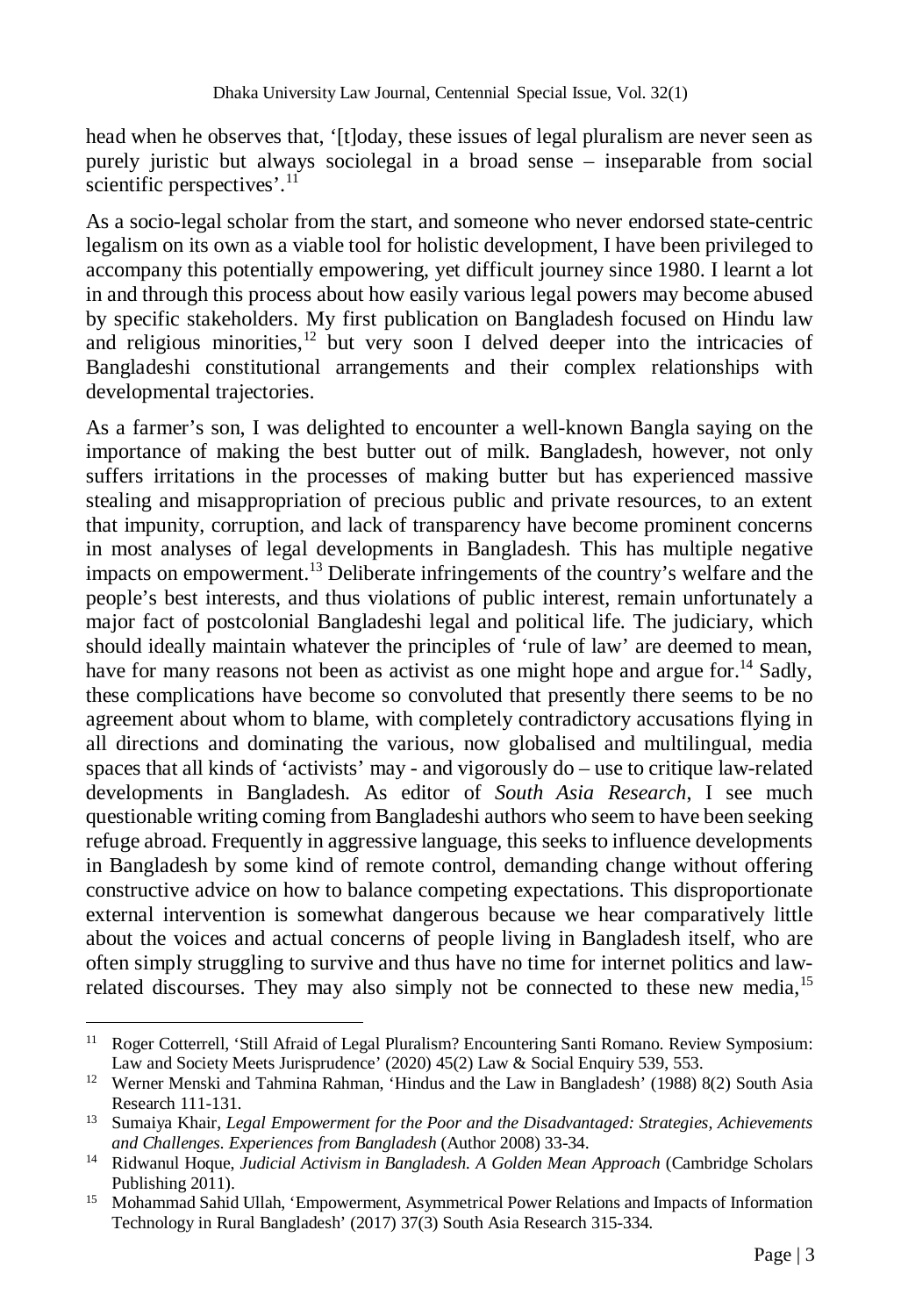indicating further asymmetries of power which need to be openly acknowledged. It may be safer to focus on business development issues in this field,<sup>16</sup> but there can be no doubt that this specific development discourse does not cover the entire law-related wider context.

The legal and political history of now postcolonial Bangladesh is therefore, it may be argued, a tragic case study of malfunctioning. It depicts a troubled trajectory, not once but repeatedly, of how authoritarian state structures, even after being overthrown in some form, have a habit of coming back in revised forms of excessive authoritarianism and defective forms of rule of law, despite the formal framework of a democratic structure.<sup>17</sup>

Presently, it remains a huge challenge for different aggressively competing stakeholders to work together constructively to promote the sustainable development of Bangladesh, indeed a massive, multi-dimensional challenge. Presently, there are worrying signs that the country's encouraging economic performance, with its partly empowering effects also for women,<sup>18</sup> is now endangered by COVID-induced harm, which has hit garment exports, in particular.

Despite such huge challenges, this article offers a hopeful vision for a safe national journey. Yet let there be no doubt: This will require that, advised and led by the country's law-related intellectuals and professionals, all the various diverse people of Bangladesh have to learn to live and work together as members of a huge, internally plural nation. In this context, although by itself this is not enough, plurality-conscious legal education is set to become a key component to equip the next generation of citizens and their leaders at all levels with appropriate tools. Bangladesh is not some small city state or a kind of Switzerland. As a demographically large country, which is often dismissed as unimportant, it is both physically and in terms of governmentality much closer in its characteristics to India than many stakeholders are willing to accept. Yet Bangladesh – its people, but especially its lawyers and politicians - ought to learn lessons from wherever they may be found to identify an appropriate, sustainable path for the future, given that law is everywhere culture-specific.<sup>19</sup> The article proceeds to first discuss the *Banglar Ghuri* image and its contested journey in light of multiple failures of responsible governance. It then argues that the synergies of private and public interest, inspired by the country's foundational vision, ought to energise the kite journey to promote a sustainable future even in post-COVID Bangladesh.

### **II. THE** *BANGLAR GHURI* **AS A METAPHOR FOR HOPE AND GOOD GOVERNANCE**

 $\overline{a}$ 

<sup>&</sup>lt;sup>16</sup> Ahmed Tareq Rashid and Ahmed Khaled Rashid, 'Rural ICT Business in Bangladesh: A Credible Development Agent?' (2020) 40(1) South Asia Research 58-74.

<sup>17</sup> Sonia Z. Khan, *The Politics and Law of Democratic Transition: Caretaker Government in Bangladesh* (Routledge 2018).

<sup>&</sup>lt;sup>18</sup> Mohammad Rafiqul Islam, 'Economic Growth Rates and Exports of Bangladesh: The Bengal Tiger? (2019) 39(3) South Asia Research 285-303.

<sup>&</sup>lt;sup>19</sup> Werner Menski, *Comparative Law in a Global Context. The Legal Systems of Asia and Africa* (2nd edn, Cambridge University Press 2006) 26-37.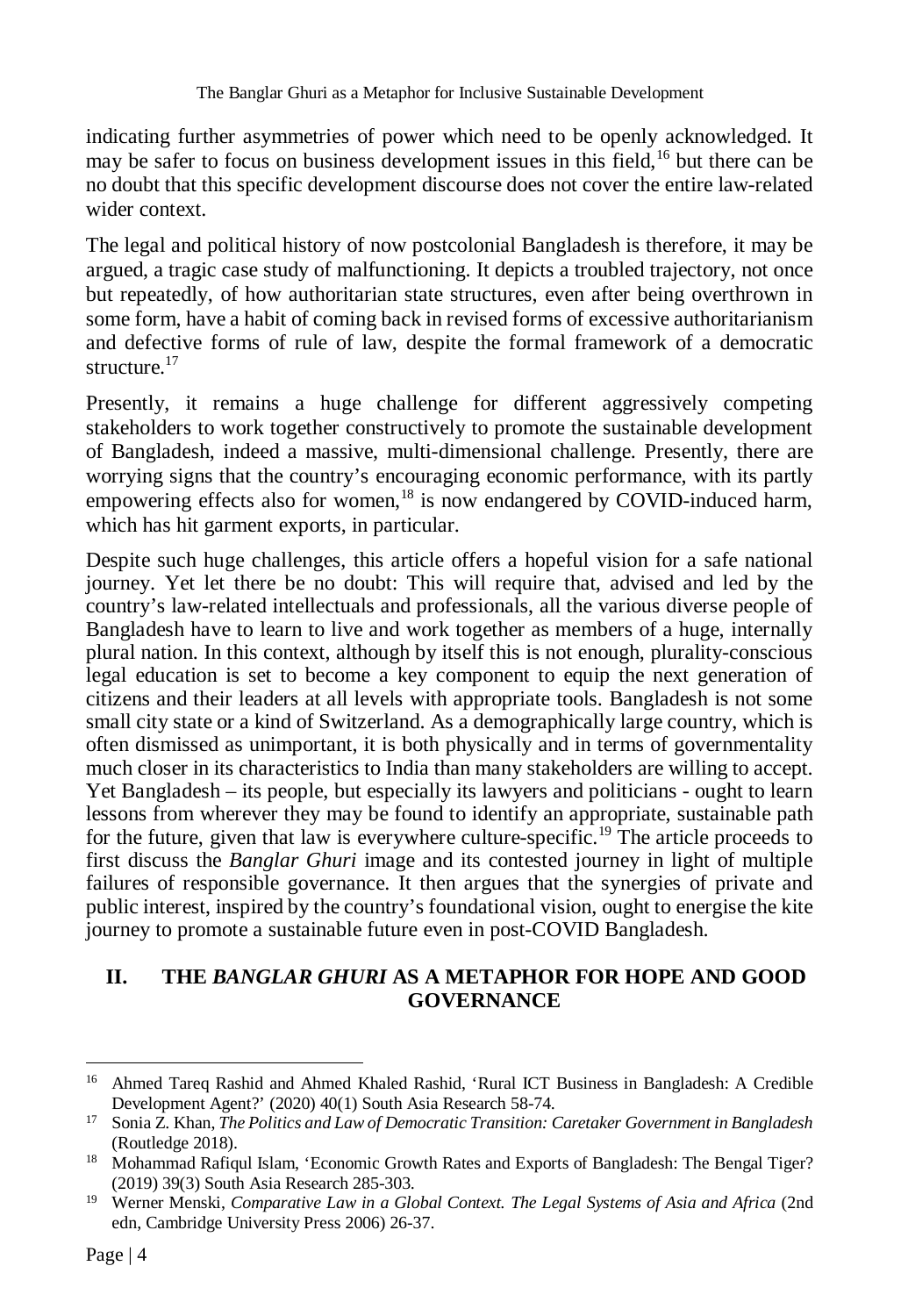As individual scholars, and also as law teachers, we can only hope to be effective, often in quite limited ways. People who read our work and also our students are not a *tabula rasa*, but already have their own views and preferences, which may be deeply entrenched. In the polarised environment of Bangladesh, whether someone supports the Awami League (AL) or the Bangladesh Nationalist Party (BNP) far too often seems to be all that counts. The challenge of teaching South Asian laws at SOAS in the University of London between 1980 and 2014, including Bangladeshi law, impressed on me that being able to listen to others and their concerns is a key skill. This can indeed be learnt 'on the job', whether as a teacher or a student, and at any time. Yet sadly, one constantly encounters much myopic prejudice, huge half-baked knowledge and many evidently misguided opinions. To assess what is right or wrong is of course a fundamental human predicament in any situation. But how does one counter blind prejudice and unwillingness to appreciate the perspective of 'the other' in so many difficult situations? For socio-legal scholars this predicament becomes akin to steering a kite safely through turbulent winds. Balancing and nimble navigation are key skills required also in conducting intensive seminars which challenge students to think, express their thoughts, and listen to others. In that complex learning and balancing process, either by practising those skills 10,000 times, or by silent osmosis over time, one turns into a pluri-legal scholar; at least that has been my experience. Looking back, I am happy to have nurtured many young skilled professionals, including numerous Bangladeshis, who are now active in many fields of life and work all over the globe.

If all legal orders are both mixed and mixing,  $^{20}$  there is no other way if one wants to keep law and life in productive synergy or harmony, while continuing to face the challenges of never-ending competing claims and expectations of the multiple roles that all humans play. There is then of course also never-ending scope for social and other normativities to conflict.<sup>21</sup> Consequently, conflict management, another core skill closely connected to kite flying, and a key skill for lawyers, too, takes centre stage in legal education, in our thought processes, and in everything one may or may not do. Yet, how should one react if any 'other' self-righteously insists on pursuing conflict, rather than trying to find an agreeable solution and/or searching for plurality-conscious compromise of any issue that may arise?

To take a simple example often encountered as a teacher of South Asian laws, how could one uncritically accept the common claims of highly trained doctrinal lawyers that South Asian laws are simply inferior manifestations of English common law, rather than hybrid constructs arising from South Asian colonial legal history?<sup>22</sup> Such conflicting perceptions, which also downplay the important position of South Asia's various personal law systems, seem to become more acrimonious when religion and

 $20$ <sup>20</sup> Seán Patrick Donlan and Jane Mair, 'Of Mixes, Movements, and Metaphors' in Seán Patrick Donlan and Jane Mair (eds.) *Comparative Law. Mixes, Movements, and Metaphors* (Routledge 2020) 1, 3.

<sup>21</sup> Kyriaki Topidi (ed.) *Normative Pluralism and Human Rights. Social Normativities in Conflict*  (Routledge 2018).

<sup>22</sup> For a sophisticated account of how this worked out for Bangladesh, see Naim Ahmed, *Public Interest Litigation. Constitutional Issues and Remedies* (Bangladesh Legal Aid and Services Trust [BLAST] 1999) 20.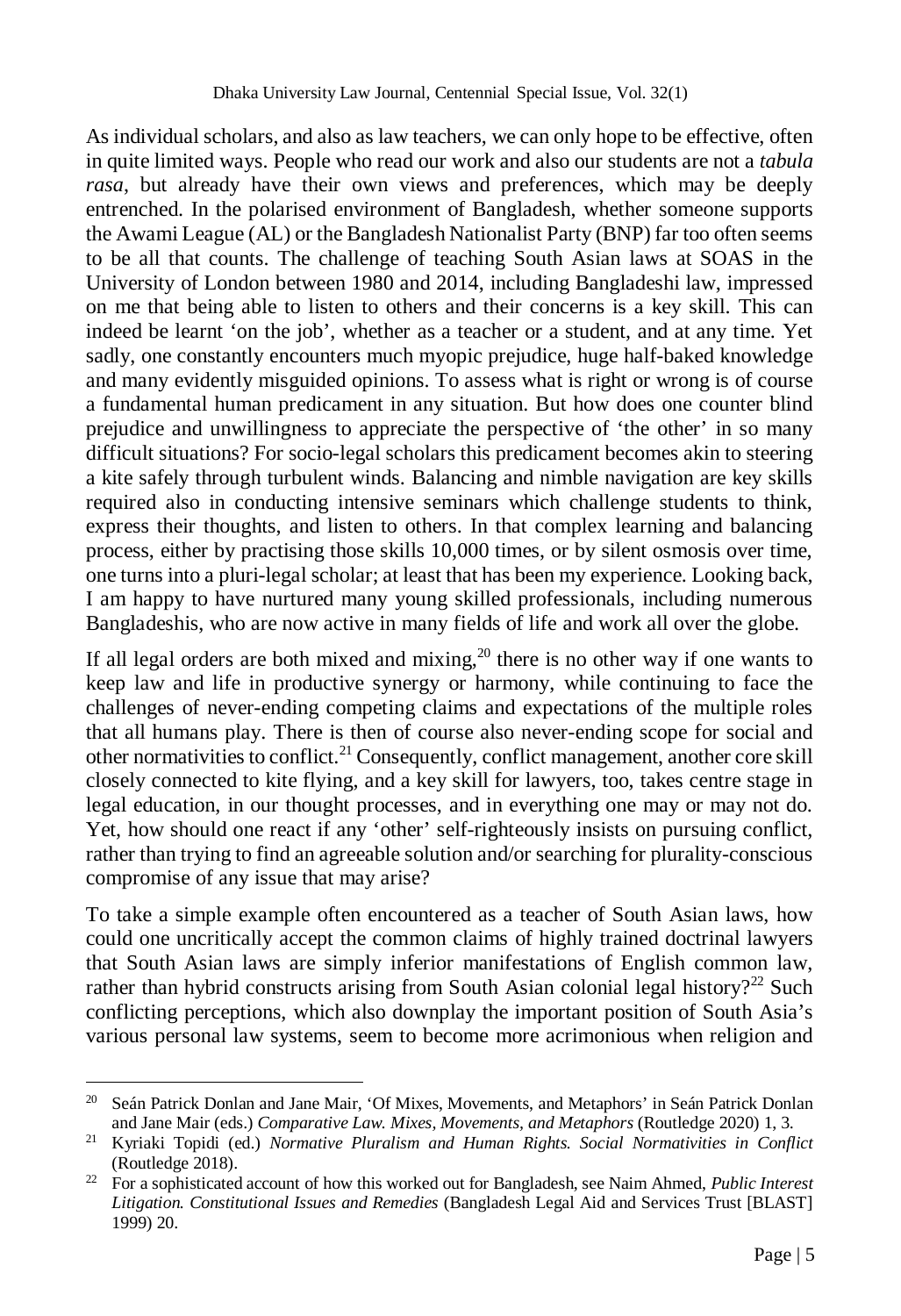law are the subject, often specifically when Islam is involved.<sup>23</sup> That important recent writing has clarified such contested boundaries between law, culture and religion, $^{24}$ and also between supposedly liberal modernity and allegedly traditional Islam, $^{25}$  has apparently bypassed many Bangladeshis, including lawyers and lawyer-politicians who should know better. Instead, there is a depressing set of literature that reflects how such conflicts over law and religion have sparked globally unnoticed 9/11 moments for Bangladesh, constantly stirring up further aggressive confrontations,  $^{26}$  even risking at times a crashing of the wish kite of Bangladesh. Evidence of youth protests further complicates the turbulences experienced in recent times.<sup>27</sup>

Against this, we find the liberating thought that clearly also in terms of Qur'an and Sunna, a good Muslim is of necessity a pluralist.<sup>28</sup> This is a perspective which empowers individual Muslims to find their own path, but it has been overlaid by various global and local attempts, some of them explicitly gendered, to dictate to believers how to live their lives. That these anti-pluralist attempts of enforcing an artificial uniformity of Islamic law for the sake of Political Islam do not reflect lived realities has long been known, also among lawyers who specialise in matters of Islamic law,<sup>29</sup> and who are aware that deciding on the right path is everywhere a matter of conscience, conflicts and tensions.<sup>30</sup> Examined through a global, comparative law lens, law is everywhere culture-specific, and thus manifests as diversified and highly mixed glocalisation, rather than simply uniformised globalisation.<sup>31</sup> That this is now also recognised by development specialists,  $32$  given the huge input of development activism in Bangladesh, bears importance also for legal education in Bangladesh.

Teaching about law as an interdisciplinary field of expertise is not just a matter of theory and courses on jurisprudence, however. I always told my students that a good theory must work in real life, otherwise it is simply ideology, which may be harmful for basic rights protection at grassroots level. From that perspective, too, there is no

 $\overline{a}$ <sup>23</sup> Richard L Benkin (ed.) *What Is Moderate Islam?* (Lexington Books 2017) covers conflicts in Pakistan and in Bangladesh.

<sup>&</sup>lt;sup>24</sup> Shahab Ahmed, *What is Islam? The Importance of Being Islamic* (Princeton University Press 2016), emphasing the constant interaction of text, pre-text and context.

<sup>25</sup> Arif A. Jamal, *Islam, Law and the Modern State. (Re)Imagining Liberal Theory in Muslim Contexts*  (Routledge 2018), arguing that there is no necessarily irreconcilable conflict between liberal theory and Islam.

<sup>26</sup> Mubashar Hasan, 'Democracy and Political Islam in Bangladesh' (2011) 31(2) South Asia Research 97-117; Md Maidul Islam, ''Secularism in Bangladesh: an Unfinished Revolution' (2018) 38(1) South Asia Research 20-39.

<sup>27</sup> Anupam Debasish Roy, 'Shahbag Stolen? Third Force Dynamics and Electoral Politics in Bangladesh' (2018) 38(3S) South Asia Research 1S-25S.

<sup>&</sup>lt;sup>28</sup> Werner Menski, *Comparative Law in a Global Context. The Legal Systems of Asia and Africa* (2nd edn, Cambridge University Press 2006) 281.

<sup>&</sup>lt;sup>29</sup> David Pearl and Werner Menski, *Muslim Family Law* (3rd edn, Sweet & Maxwell 1998).

<sup>&</sup>lt;sup>30</sup> The most instructive text on this remains, in my view, the brilliant and concise set of early lectures by Noel J. Coulson, *Conflicts and Tensions in Islamic Jurisprudence* (University of Chicago Press 1969).

<sup>31</sup> William Twining, *Globalisation & Legal Theory* (Butterworths 2000).

<sup>32</sup> Brian Z. Tamanaha, Caroline Sage and Michael Woolcock (eds.) *Legal Pluralism and Development. Scholars and Practitioners in Dialogue* (Cambridge University Press 2012).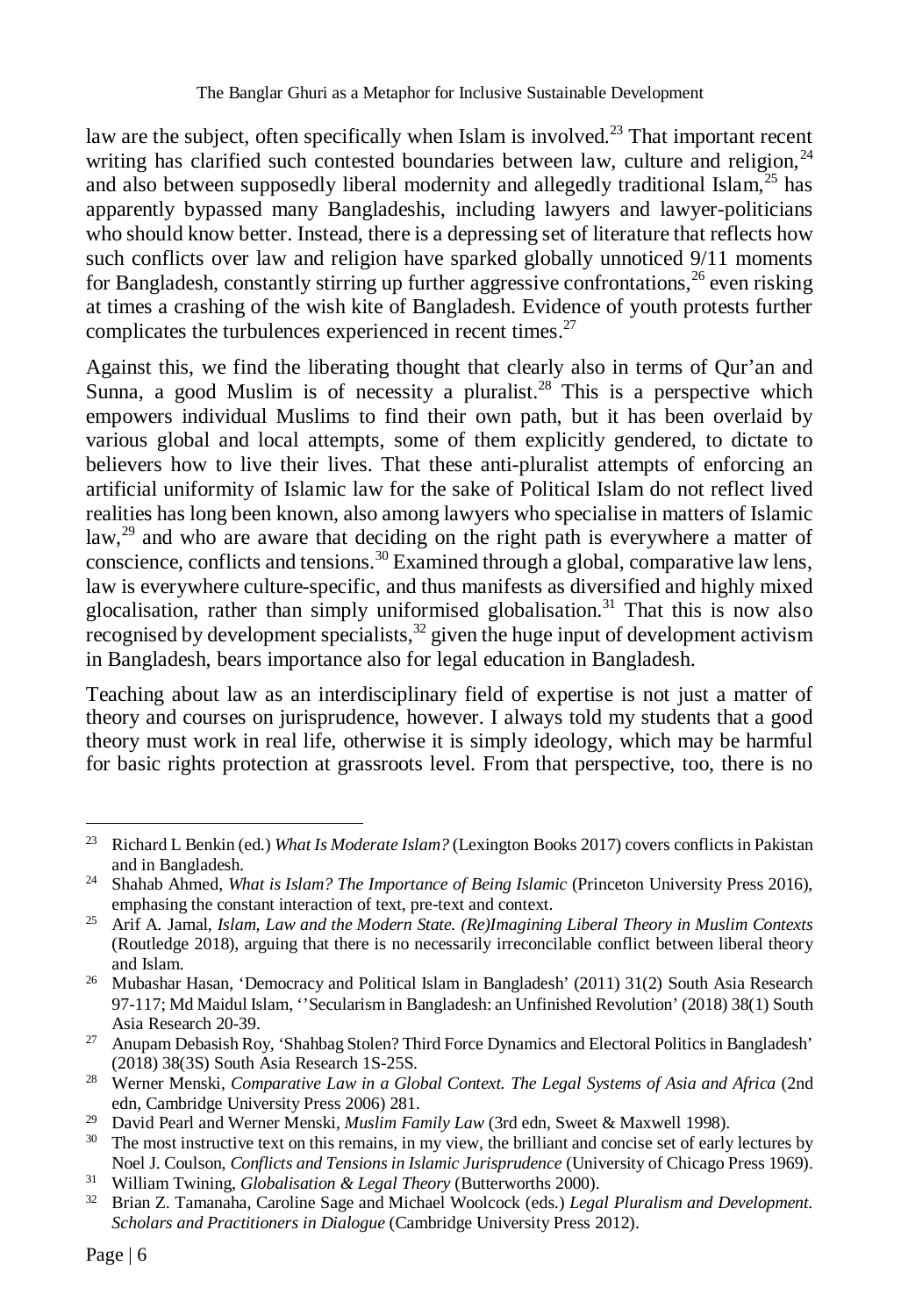reason to be scared about discussing legal pluralism.<sup>33</sup> Whether in terms of social normativities, economic status, or regarding politics and law, plurality is manifestly everywhere part of life. This was also recognised quite some time ago by John Rawls, who proceeded to construct his famous phrase of the 'overlapping consensus', and wrote about 'reasonable pluralism'.<sup>34</sup> Enormous consequences flow from such basic realisations, which remain incompletely reflected in how law is taught or practised in most countries, including Bangladesh. The intensive connections of theory and practice with regard to recognising social normativities require further analysis, also in terms of the conflicts caused. Conflicts, too, are ubiquitous and exist in numerous manifestations. Initially, as holistic perspectives suggest, conflicts may be analysed as doubts in an individual's mind about which option or path to choose. While this is not normally included in legal analysis, it may be prudent to accept that legal psychology informs socio-legal enquiries. Thus, it seems not just advisable, but appears essential to consider individual agency in socio-legal analysis.

For this interdisciplinary task, the kite of law with its four competing corners, none of which may be ignored and rendered voiceless without risking a backlash of resentful violence, has by now proved its crucial relevance. It is not just a metaphor, but a heuristic tool that inspires action in a spirit of connectedness and compromise, rather than trying to score victory over others.<sup>35</sup> The doubts of the individual law-related actor as an interconnected legal agent are probably encompassed and located within or close to corner 1 of the kite, the individual sphere, focused on ethics, values and beliefs. Such challenges of the deeply dynamic nature of all law, identified in a fascinating new book on Islamic law by one of the best South Asian law teachers I ever encountered, through the metaphor of a flowing stream,<sup>36</sup> must be faced everywhere in legal education these days. Yet such efforts to update, pluralise and sensitise legal education are still constantly undermined by complacent laziness and lack of activism among law teachers.

There is much more to this, though, than laxity or inefficiency in legal education. There appears to be a tendency among Muslims, quite akin to the concerns and fears among  $\det$  doctrinal lawyers about pluralist challenges to legal certainty,<sup>37</sup> to deny the scope and possibility of doubt in the human mind. For many Muslims, this element of doubt seems to risk insecurity of belief, which is feared in a global context dominated today by secular predilections and principles. In the lived experience of Muslims, though, the realisation of one's agency as an individual believer, as someone who is expected to reaffirm that belief constantly through prayer, signifies a latent position, something that is 'in-between' the human sphere and the universe. As a thought process,

<sup>33</sup> <sup>33</sup> Roger Cotterrell, 'Still Afraid of Legal Pluralism? Encountering Santi Romano. Review Symposium: Law and Society Meets Jurisprudence' [2020 (45.2)] *Law & Social Enquiry* 539, 553.

<sup>34</sup> John Rawls, *Political Liberalism* (Columbia University Press 1993) 144-172.

<sup>35</sup> Werner Menski, 'Introduction: Conflicts over Justice and Hybrid Social Actors as Legal Agents' In Kyriaki Topidi (ed.) *Normative Pluralism and Human Rights: Social Normativities in Conflict* (Routledge 2018) 1-36.

<sup>36</sup> Shaheen Sardar Ali, *Modern Challenges to Islamic Law* (Cambridge University Press 2016) 11.

<sup>37</sup> Roger Cotterrell, 'Still Afraid of Legal Pluralism? Encountering Santi Romano. Review Symposium: Law and Society Meets Jurisprudence' (2020) 45(2) Law & Social Enquiry 539, 553.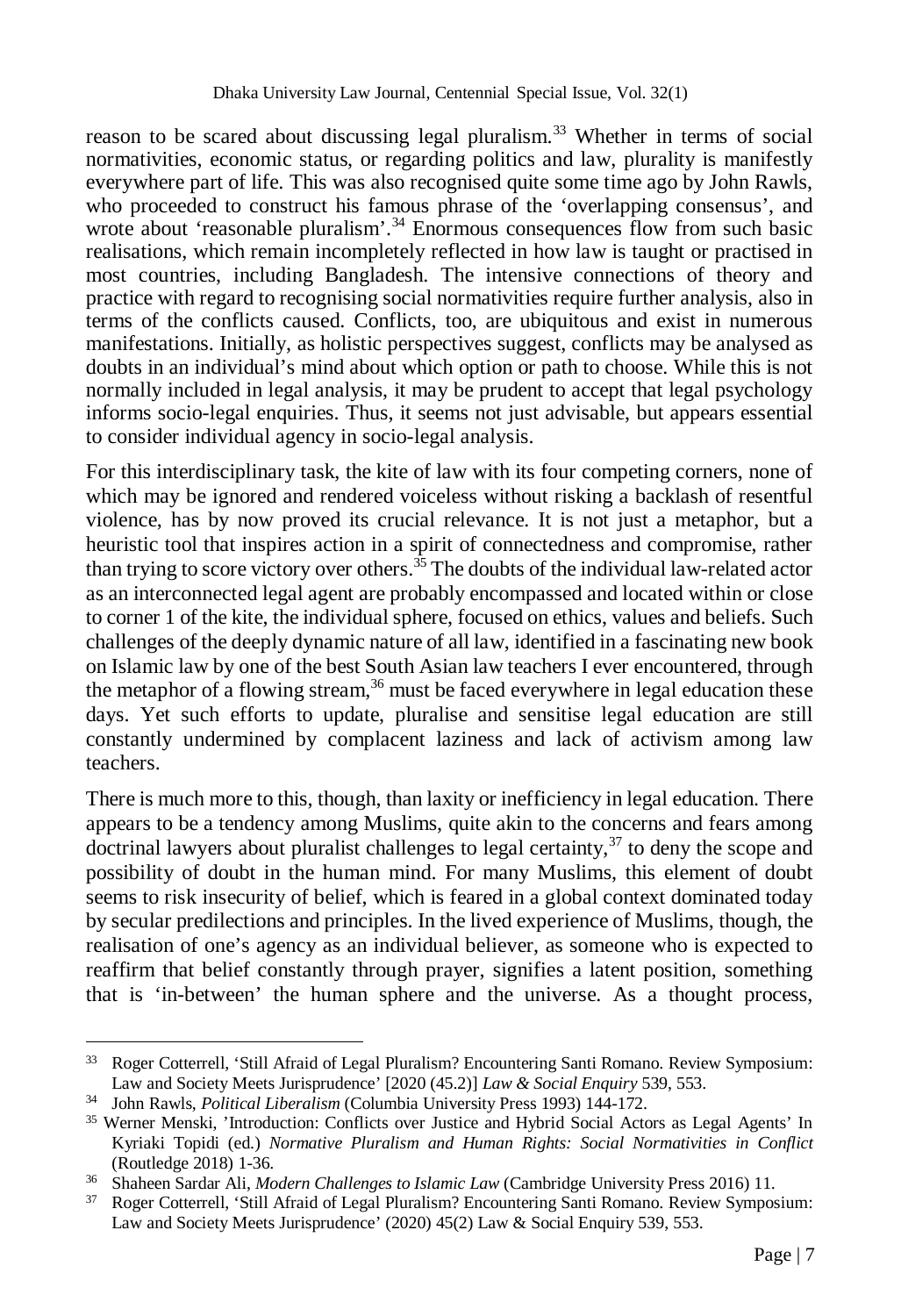conceivable also in a spatial sense, this is a necessarily hybrid, plural status. Identifying exactly this predicament, a recent sophisticated study on the modern challenges to Islamic law presents a discussion of the subtle concept of *dihliz*, the threshold, a metaphor of in-betweenness that signifies the status of being connected, through consciousness, belief and appropriate action.<sup>38</sup> This also represents the moment of decision-making or, putting it differently, the constant challenge of having to make decisions of all kinds, at any moment of our lives.

In more traditional legal scholarship on Islamic law, a more doctrinal position has been taken about this specific crucial element of decision-making. For example, we read first that 'Islam means total submission and surrender to Allāh', but then also find that 'while law in Islam may be God-given, it is man who must apply the law. God proposes: man disposes'.<sup>39</sup> Notably thus, plurality-sensitive analyses of how Muslims balance their submission to the divine will and individual agency tend to be presented in traditional literature on Islamic law as an exercise of jurisprudential skills and discretion. This obviously plays down the role and agency of the individual believer.

Yet, also in this jurist-focused context, scholarly writing cannot really avoid or bypass discussion of Islamic notions of plurality, found in the juristic technique of *ikhtilaf* ('unity in diversity'), which is supported by a well-known *hadith* to the effect that difference among Muslims is 'a sign of the bounty of God'.<sup>40</sup> However, in the highly plural practice of Islam as a way of life, the reduction of decision-making to iurisprudential analysis avoids addressing the intensely private and individual dimensions and predicaments for the Muslim believer. At that individual level, Muslims are fully justified to claim a context-specific right to live as Muslims, manifested in quite different actual practices among Muslims between the Balkans and Bengal.<sup>41</sup> However, the more critical private as well as public challenge, also in Bangladesh, is (i) the extent of toleration for the presence of non-Muslims, (ii) the extent of acceptance of diversity among Muslims and (iii) and very important in lived experience, the degree of discretion allowed to individuals by other individuals. With regard to the first and second challenges, whether Muslims are a demographic minority or a majority should not make a difference in their approach to any 'others', leading us back to the already stated position that '[a] good Muslim is, therefore, of necessity, a pluralist'.<sup>42</sup> In a more recent formulation of this pluralist scenario, the conclusion is therefore obvious: $43$ 

Even to the casual observer of Islamic law, then, it should be clear that the manner in which law is generated within the Islamic legal traditions is most definitely pluralist, with the inherent capacity for alternative legitimate conceptions of what constitutes law and permissible action.

 $38$ <sup>38</sup> Shaheen Sardar Ali, *Modern Challenges to Islamic Law* (Cambridge University Press 2016) 1-3.

<sup>39</sup> Noel J. Coulson, *Conflicts and Tensions in Islamic Jurisprudence* (University of Chicago Press 1969) 1.

<sup>40</sup> Shaheen Sardar Ali, *Modern Challenges to Islamic Law* (Cambridge University Press 2016) 25.

<sup>41</sup> Shahab Ahmed, *What is Islam? The Importance of Being Islamic* (Princeton University Press 2016).

<sup>&</sup>lt;sup>42</sup> Werner Menski, *Comparative Law in a Global Context. The Legal Systems of Asia and Africa* (2nd edn, Cambridge University Press 2006) 281.

<sup>43</sup> Shaheen Sardar Ali, *Modern Challenges to Islamic Law* (Cambridge University Press 2016) 26.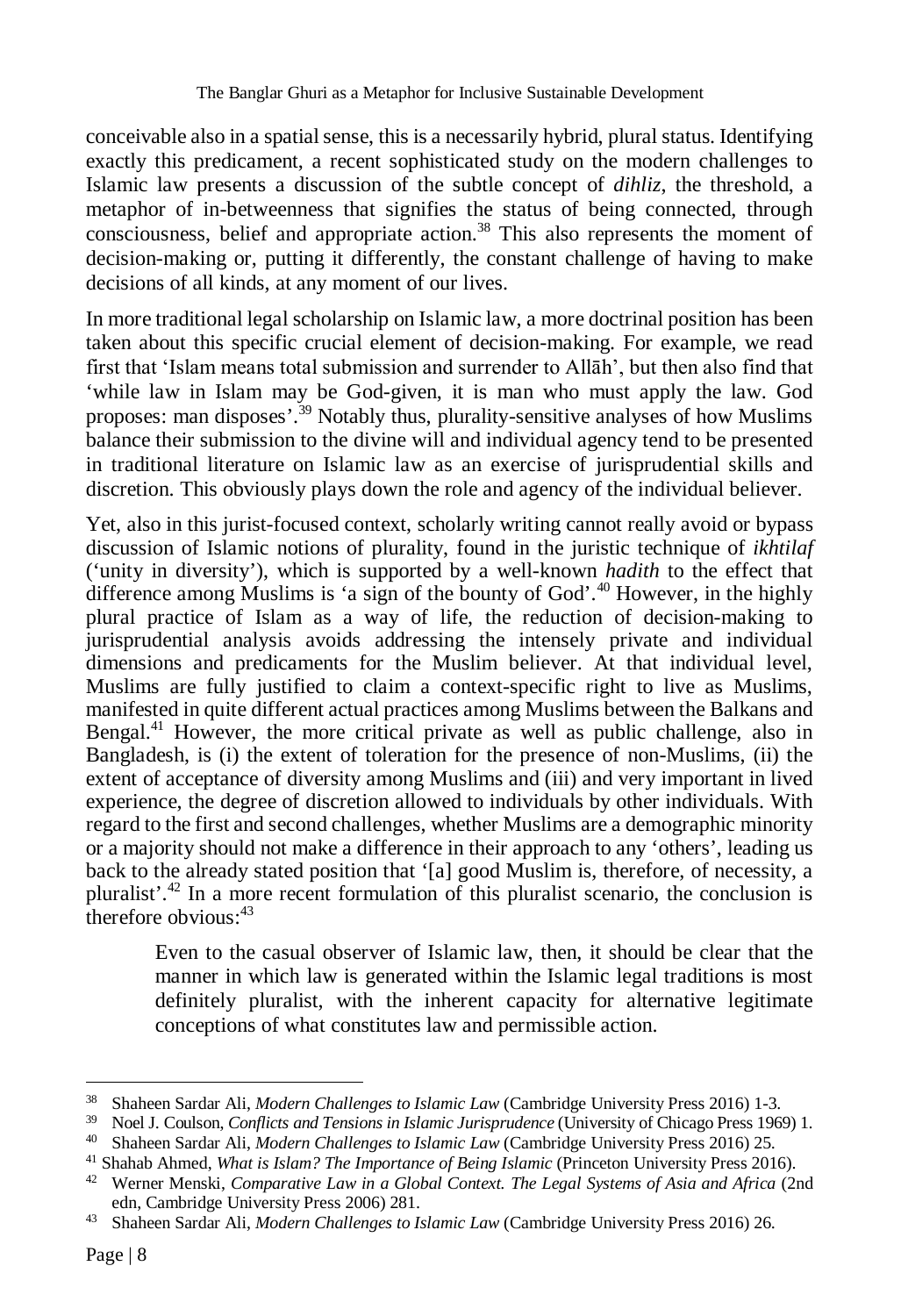The challenge for Bangladesh as a Muslim majority nation is thus also quite clear. But the above analysis must also account for the all-too-frequent phenomenon of selfrighteously seeking to dictate to others, whether fellow Muslims or non-Muslims, how they should lead their lives and make decisions. Though this predicament and the related conflicts and tensions fall squarely within the private sphere, at first sight, when violence arises because a 'good Muslim' objects to what others are doing, we are only a few steps away from the terrible aberrations of blasphemy laws, which have been causing such havoc in Pakistani law.<sup>44</sup> Significantly, there have been strenuous efforts to push for the introduction of such laws in Bangladesh in 2013 and thereafter.<sup>45</sup>

It is painful to remind Bangladeshis that the ferocity of violence during the War of Independence in 1971 was evidently more or less directly linked to such terrible mental struggles over self-righteousness, affecting the minds and actions of perpetrators. If this was not difficult enough, unfortunately we know in 2020/21 that proper balancing of such competing expectations about right belief and right conduct remain aggravated and partly overshadowed by petty partisan politics and by multiple further interventions in the kite journey of Bangladesh on the part of those who neither wish to accept socio-legal pluralism nor any form of religious diversity.

In the law classrooms of the global law school at SOAS, which were over time increasingly dominated by Muslim students from all over the world, including many local and overseas Bangladeshis, such issues had to be debated and clarified upfront, an essential part of the global comparative law education that students had enrolled for, explicitly related to the basic definition of law.<sup>46</sup> Raising such issues in classroom debates required courage and respect for otherness, as it at once raised the question to what extent Islamic law was 'law'. This essential process of educating lawyers in the twenty-first century cannot be focused only on secular human rights protection, while treating religion as something extra-legal. I am well aware that such discussions in South Asian law classrooms may elicit protests by those who do not want students to think for themselves and acquire a holistic education. Opposition to creating educated law students who function as emotionally intelligent human beings rather than legal automatons is still supported, despite frequent assertions to the contrary, by the convenient view among doctrinal law teachers that state-centric law teaching is more important than all this 'fuzzy' talk about legal pluralism. It is significant that even in 2020, scholars who argue for and practise legal pluralist education have to defend such approaches against reductionist politicised law-centric scholarship.<sup>47</sup>

 $\overline{a}$ <sup>44</sup> The best analysis on this, in my view, is a massive intercultural study of the relevant criminal law, written in German, but with a detailed bibliography of pertinent sources, which are mostly in English (pp. 869-917). See Benedikt Naarmann, *Der Schutz von Religionen und Religionsgemeinschaften in Deutschland, England, Indian und Pakistan* (Mohr Siebeck 2015).

<sup>45</sup> Md Maidul Islam, ''Secularism in Bangladesh: an Unfinished Revolution' (2018) 38(1) South Asia Research 20, 28-29.

<sup>46</sup> Werner Menski, *Comparative Law in a Global Context. The Legal Systems of Asia and Africa* (2nd edn, Cambridge University Press 2006) 173-190.

<sup>&</sup>lt;sup>47</sup> Werner Menski, 'On Kites and Ships: Climate Changes in Comparative Law and Judicial Navigation' in Seán Patrick Donlan and Jane Mair (eds.) *Comparative Law. Mixes, Movements, and Metaphors*  (Routledge 2020) 67, 68.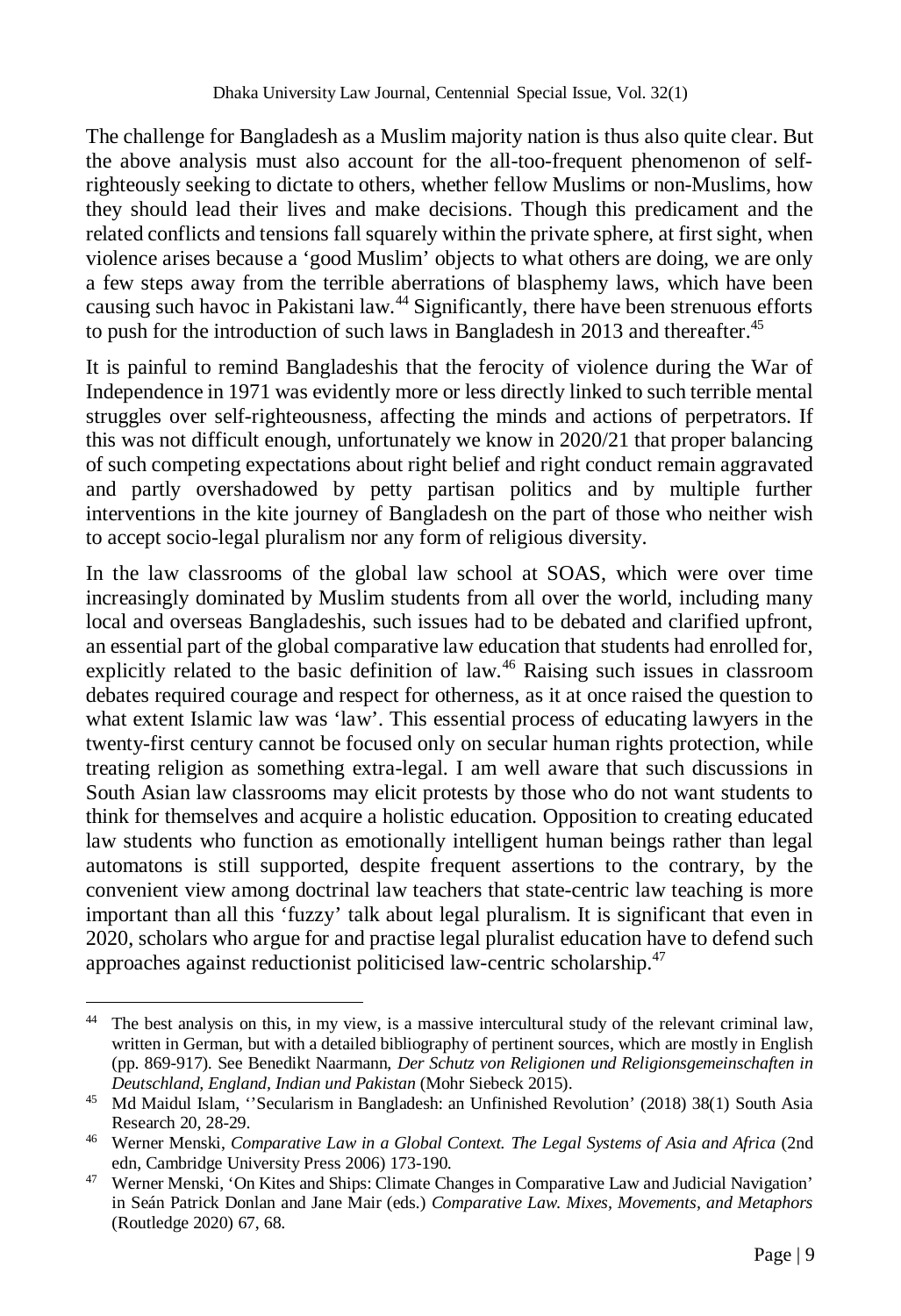Not just in Bangladesh, rigid application of such law-centric ideologies and strategies does not help to create the best possible lawyers. Probably even more dangerously, though, too narrow instrumentalist legal education generates and endorses a selfcentred fascination with one's own powers, derived from believed-in supreme powers of 'the law', in complete opposition to what is now called 'social science legal pluralism'.<sup>48</sup> Remarkably akin to the deliberate silences in Islamic jurisprudence about the agency of the individual, this empowers those who claim knowledge of the 'official law', which of course is never the only law, to impose their will on others, in classic stereotypical Austinian style. This malign development is rather unhealthily cultivated among politicians all over the world. Presently in the UK, the crashing kites of BREXIT at the start of 2021 indicate a disastrous path to self-harm through irresponsible leadership. In the USA, utterly undemocratic efforts by a sitting President to challenge an election that he lost, following hundreds of years of democratic practice, tell us that democracy remains potentially at risk everywhere, not just in South Asia.

# **III. SYNERGIES OF PRIVATE AND PUBLIC INTEREST AND THE NEED TO PROMOTE A SUSTAINABLE FUTURE EVEN IN POST-COVID BANGLADESH**

Notwithstanding reservations about the abuse of political power by leaders who often studied law earlier in life, it remains a fact that somebody has to bear the responsibility of holding the strings of the nation's kite of law. In Bangladesh, that privileged stakeholder may at times appear confused over whether this function is a pious obligation and an onerous duty, or a privilege that may be exploited. One often wonders whether Bangladeshi leaders really think they could just govern like kings or queens in less democratic times.

Law-related teaching about leadership, which is part of my academic portfolio, suggests criteria for what makes a good leader. I was fascinated to hear in that context, when interviewing prospective students and asking about applicants' views on who is their role model as a leader, that the Prophet Mohammad came up very often. In fact, before receiving such responses, I had studied and discussed the key role of the Prophet in the early development of Islamic law.<sup>49</sup> As leader, judge and guide of the emerging community of Muslims, the *dihliz* of the Prophet, to use the metaphor employed by Professor Shaheen Sardar Ali,<sup>50</sup> was clearly completely unique. In fact, it is a wellknown part of Islamic doctrine that nobody is allowed to claim that same position ever again. Quite rightly so, for the *dihliz* of any other claimant to prophethood could indeed never be the same.

I raise this here, and in this way, because the highly contested politics and legal

 $\overline{a}$ <sup>48</sup> Roger Cotterrell, 'Still Afraid of Legal Pluralism? Encountering Santi Romano. Review Symposium: Law and Society Meets Jurisprudence' (2020) 45(2) Law & Social Enquiry 539, 547.

<sup>&</sup>lt;sup>49</sup> Werner Menski, *Comparative Law in a Global Context. The Legal Systems of Asia and Africa* (2nd edn, Cambridge University Press 2006) 294-298.

<sup>50</sup> Shaheen Sardar Ali, *Modern Challenges to Islamic Law* (Cambridge University Press 2016) 1-3.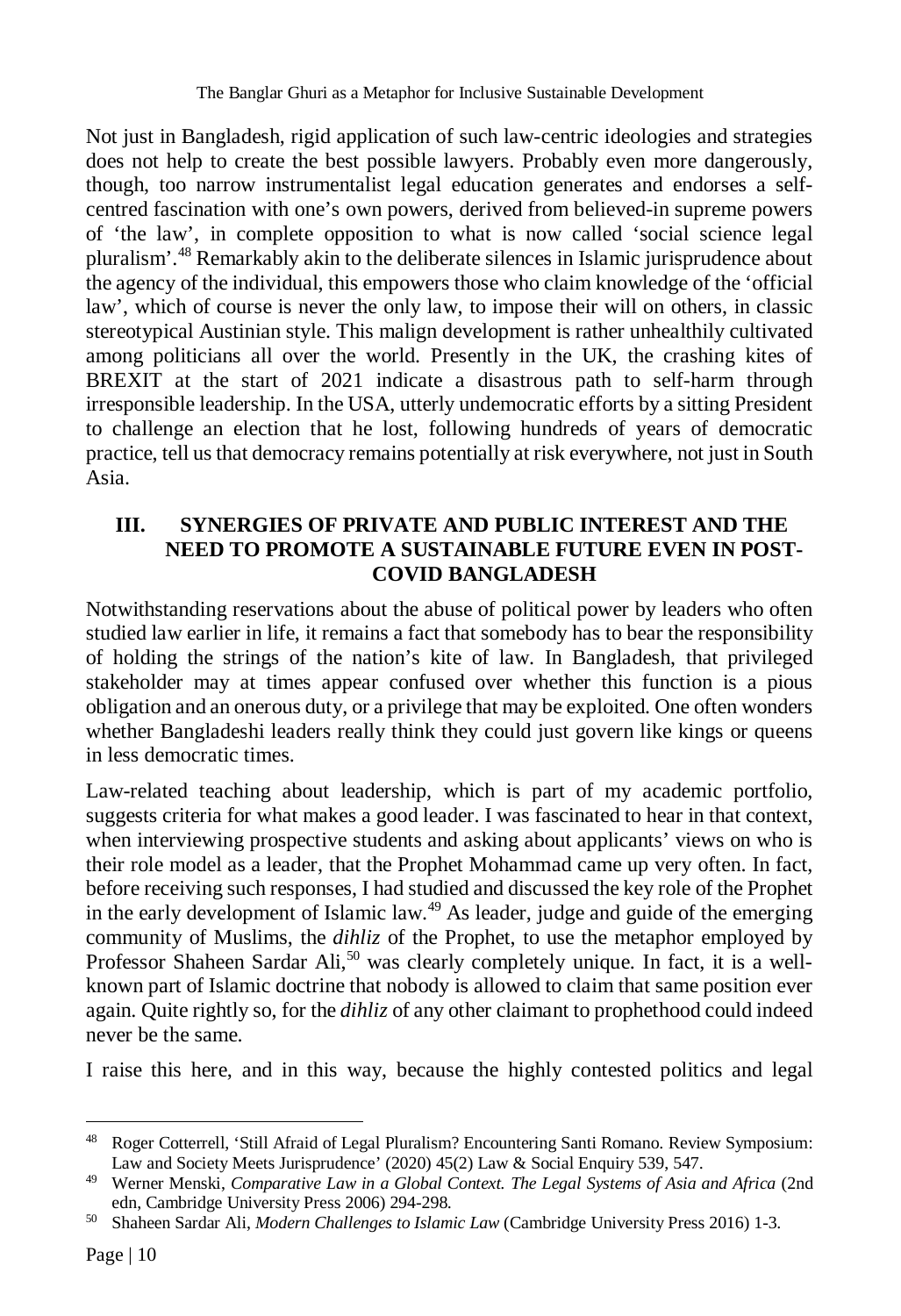structures of Bangladesh are partly so aggressively handled that evidently it has not sunk in, fully enough, that nobody could ever be the same as the Prophet in his times. This is deliberately misused, it appears, as the challenges of governance and of operating the legal system in the Muslim-dominated nation of Bangladesh should by now have reached a state of maturity, where petty politicking to serve inflated egos and private interests is replaced by a supervening focus on the public interest of the entire nation. Instead, the unhealthily dualistic exaggerated claims to power, mixed with religious argumentations, continue to cause havoc.

In that context, reliance on Islamic arguments is not going to serve as a kind of cultural defence for those who argue that Bangladesh is a Muslim majority country and thus must put Islam in pole position. In the Covid-ravaged Bangladesh of 2020, it ought to be taken for granted that the majoritarian position of Islam and thus of Muslims in Bangladesh is simply a demographic and cultural fact, and there is an urgent need to move on from such old, tired conflicts. Constructive action to make the *iccher ghuri* of Bangladesh fly well must ensue, no longer held back by religious politics. The nation's legal system and rule of law may be fine-tuned in accordance with that realisation of a particular majoritarian demographic, with its evident mirror image in Hindu-dominated India, where similarly agitated debates rage over the role of Hindu identity and its relation to the nation state. In both countries, minority rights must not just be guaranteed on paper, but also in daily practice. As both major political parties in Bangladesh are run by Muslims, it is entirely disingenuous to claim that one of these parties seeks to damage Islam as the state religion of Bangladesh, while the other party protects it. Yet this also means that those who claim that acknowledging the pole position of a majoritarian religion in a plural nation is an infringement of international norms are wrong. First of all, religious demographics are a matter of fact. Secondly, there is no binding international norm decreeing that law and religion must be separated. The separatist approach is simply one possible theoretical option, which does not even work well in practice in the country that pushes for it most actively, France. If in today's postmodern conditions, where religion has 'come back' rather than receding into irrelevance, everything is to be treated as diversely connected, the politics of law and religion in Bangladesh are merely a devious device to stir up trouble, prevent sustainable progress, and trick the people into believing that one particular party is damaging the best interests of Islam. After all, as we know quite well from the misuses of blasphemy laws, discussed above, it is really simple to mislead 'normal' peaceful Muslims, because the rhetoric of present-day Islamic militants has somehow become 'music to the ears of pious Muslims'.<sup>51</sup> Cries of 'Islam in danger', however, seek to hide the fact that the law-related business of governance is multi-dimensional, extending far beyond 'law and religion'.

In this context, the four basic pillars of the national vision of Bangladesh remain the conceptual framework within which any discussion of the country's future development needs to be conducted. In 2015, I discussed this as the challenge of

 $\overline{a}$ 

<sup>51</sup> Naseer Dashti, 'Is there a Non-Radical Islam?' in Richard L. Benkin (ed.) *What Is Moderate Islam?* (Lexington Books 2017) 73, 93.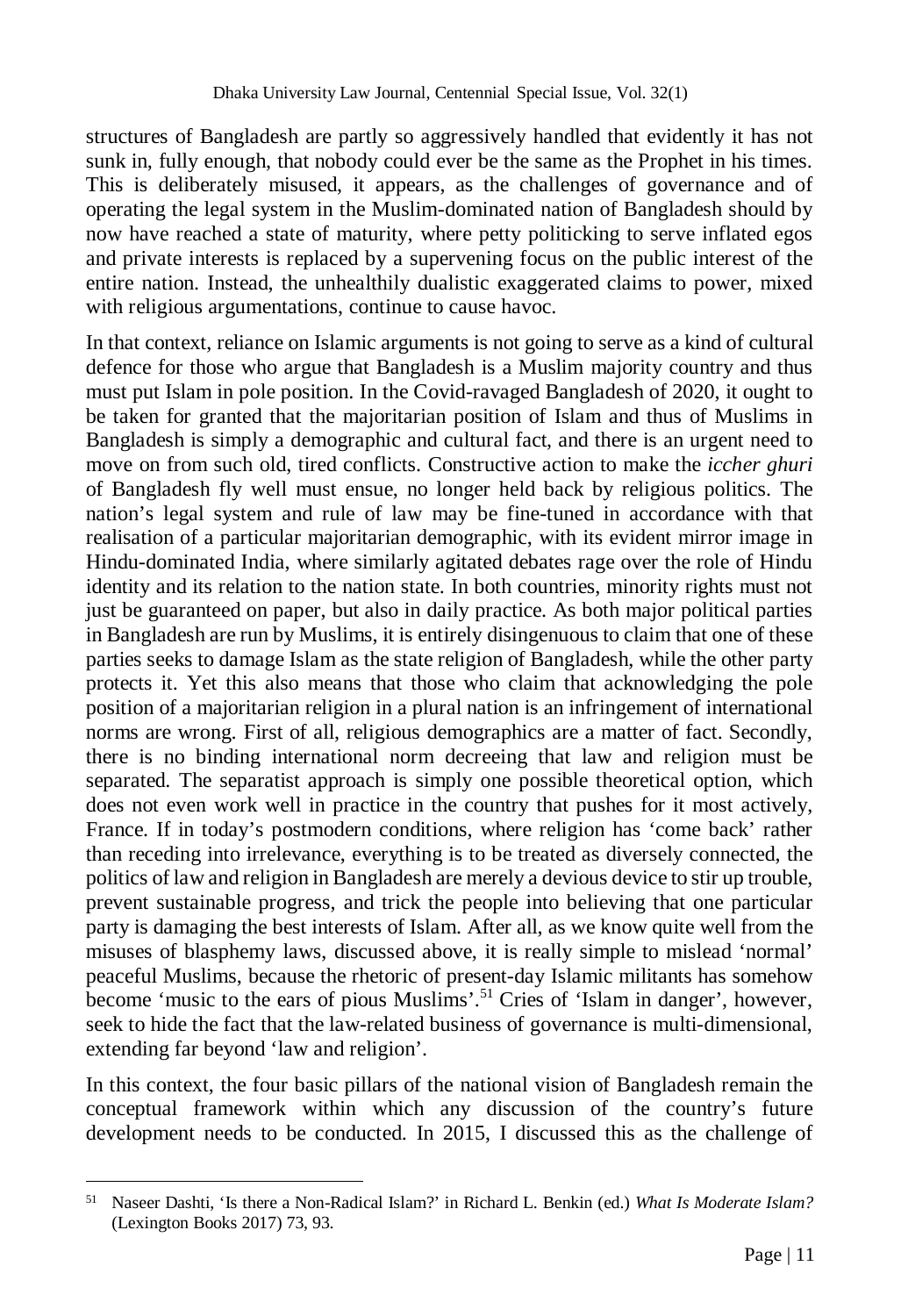learning to live together,<sup>52</sup> arguing that failure to manage this process risked crashing the wish kite of Bangladesh. I also suggested that the four elements of this national vision broadly match the four corners of the kite of law: Firstly, matching kite corner 4, nationalism as freedom from intervention by others, secondly democracy as full participation by all the people of Bangladesh as part of kite corner 3, thirdly secularism, reflecting the socio-religious and sectarian pluralities among the diverse people of the country and their values, thus matching corner 1 of the kite, and fourthly socialism, a basic principle which suggests that private interest and public interest have to be always, as much as possible, seen and operated together is social and economic domains, which match kite corner 2. This aspect of the vision also suggests that capitalist structures, which rely and insist on the freedom of contract, only empower a privileged elite, leaving common citizens completely behind, as various historical experiences of colonialism have shown. Whether postcolonial Bangladesh could lift itself out of such predicaments thus became a major litmus test of empowerment and development.

All four elements in this nation-building process of Bangladesh remain, in 2020, work in progress, not only due to continued basic disagreements over the country's visions, but more fundamentally, because the *dihliz* of Bangladesh, of course, keeps changing all the time, posing new challenges of appropriate decision-making, including the finetuning of the national identity. If legal scholars need any more proof that law is everywhere situation-specific, Bangladesh offers abundant evidence to verify this axiom. Regarding nationalism, which in the 1970s was a big emotional issue given the then recent divorce from Pakistan, today the struggle is much more whether to align more closely to India or to China, in various respects,<sup>53</sup> while retaining national sovereignty and control over the nation, its assets and its borders. Significant progress has been made regarding earlier border disputes with India, especially the exchange of numerous enclaves.<sup>54</sup> Compared to prominent earlier litigation challenging such steps,<sup>55</sup> the present position reflects a remarkable maturity, combined with realism on both sides about clearing up such messy borders left by colonial haphazardness. Challenges remain for keeping the nation as free as possible from international intervention. Yet as a country which became recently heavily dependent on exports of ready-made garments to bolster economic progress,<sup>56</sup> Bangladesh must also accept international laws and agreements in order to conduct such trade. It is too early to speculate what far-reaching implications the crashing export market for Bangladeshi garments will bring with it. Since the big neighbours, both India and China, are also suffering similarly disastrous economic consequences, it remains to be seen how

 $\overline{a}$ <sup>52</sup> Werner Menski, 'Bangladesh in 2015: Challenges of the *Iccher Ghuri* for Learning to Live Together' (2015) 1(1) *Journal of Law and Politics,* University of Asia-Pacific, Dhaka 9-32.

<sup>53</sup> Pravakar Sahoo, 'Economic Relations with Bangladesh: China's Ascent and India's Decline' (2013) 33(2) South Asia Research 123-139.

<sup>54</sup> Amit Ranjan, *India-Bangladesh Border Disputes. History and Post-LBA Dynamics* (Springer 2018).

<sup>55</sup> Naim Ahmed, *Public Interest Litigation. Constitutional Issues and Remedies* (Bangladesh Legal Aid and Services Trust (BLAST 1999) 21-22.

<sup>56</sup> Mohammad Rafiqul Islam, 'Economic Growth Rates and Exports of Bangladesh: The Bengal Tiger?' (2019) 39(3) South Asia Research 285-303.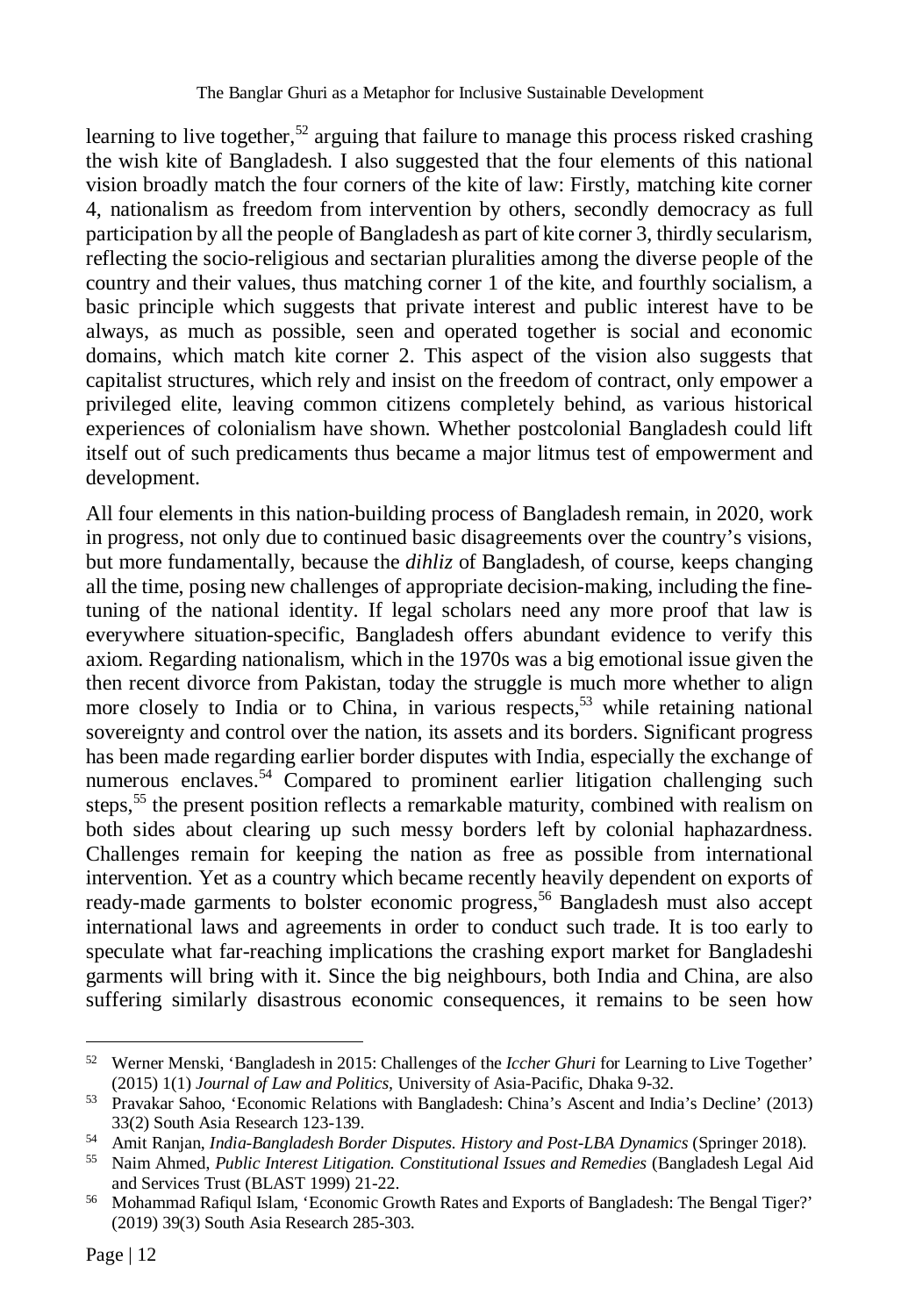strongly certain patterns of regional and international solidarity are going to impact on bilateral and multilateral relations. Kite corner 4, the international recognition of Bangladesh as a nation, is by now a soundly secured component of the *iccher ghuri*, but faces risks from ongoing precarities that are affecting the other kite corners and components of the national vision.

Democracy as a core concept of a modern nation state concerns mainly corner 3 of the kite of law, but pertinent elements of this vision are also woven into the other three corners. A prominent example is the contested place of different religions in the pluralist legal order of Bangladesh, in view of Article 2A of the Constitution and its interaction with the provisions of Parts II and III. If by 2015 historical lessons had not been learnt about how to operate a functioning plurality-sensitive democratic system, <sup>57</sup> in 2020 it is not possible to be entirely optimistic, either. It remains true to restate the view of a major observer of Bangladeshi developments, to the effect that '[d]emocratic governance has proved to be a particularly difficult project for the leadership'.<sup>58</sup> Finding the right balances in governance structures at various levels, including management of democratic elections is a huge task. It seems fair to say that in the current adversarial political climate, the credibility and soundness of democratic structures will remain a matter of concern. The casualties in this ongoing battle appear to be the common people and the public interest, as well as hopes for securing fully accountable governance structures, an independent judiciary, and a press that enjoys freedom of speech. In all of these sub-domains, significant bottlenecks of positive development appear to persist. Additionally, the country now faces urgent emergencies regarding public health and the economy-related aspects of the national vision. Whether this massive set of challenges will generate new cross-party solidarities in a spirit of protecting the public interest can only be hoped for.

On secularism, much has been said above, and this remains a bone of contention, with no end in sight of aggressive posturing by various stakeholders, with the state struggling to respond.<sup>59</sup> Continuous population movement from Bangladesh to India remains a concern. $60$  On socialism, which the kite model connects to corner 2 as a socio-economic aspect, while Bangladesh was beginning to do really well economically,<sup>61</sup> multiple COVID-19 impacts are presently spelling disaster for the many positive achievements of the past few years. These involved significant female empowerment through high female labour force participation in this really hardworking nation. Those gains will now be lost to a very large extent, as it is likely that a major reorganisation of export policies will be necessary. Maybe this will provide

 $\overline{a}$ <sup>57</sup> Werner Menski, 'Bangladesh in 2015: Challenges of the *Iccher Ghuri* for Learning to Live Together' (2015) 1(1) Journal of Law and Politics, University of Asia-Pacific, Dhaka 9, 23.

<sup>58</sup> Rounaq Jahan (ed.) *Bangladesh. Promise and Performance* (Zed Books and University Press Limited 2000) 27.

<sup>59</sup> Matthew J. Nelson and Seth Oldmixon, *Bangladesh on the Brink: Mapping the Evolving Social Geography of Political Violence* (Resolve Network, US Institute of Peace 2017) 7.

<sup>60</sup> Amit Ranjan, *India-Bangladesh Border Disputes. History and Post-LBA Dynamics* (Springer 2018), 90-110.

<sup>61</sup> Mohammad Rafiqul Islam, 'Economic Growth Rates and Exports of Bangladesh: The Bengal Tiger?' [2019, 39.3] *South Asia Research* 285-303.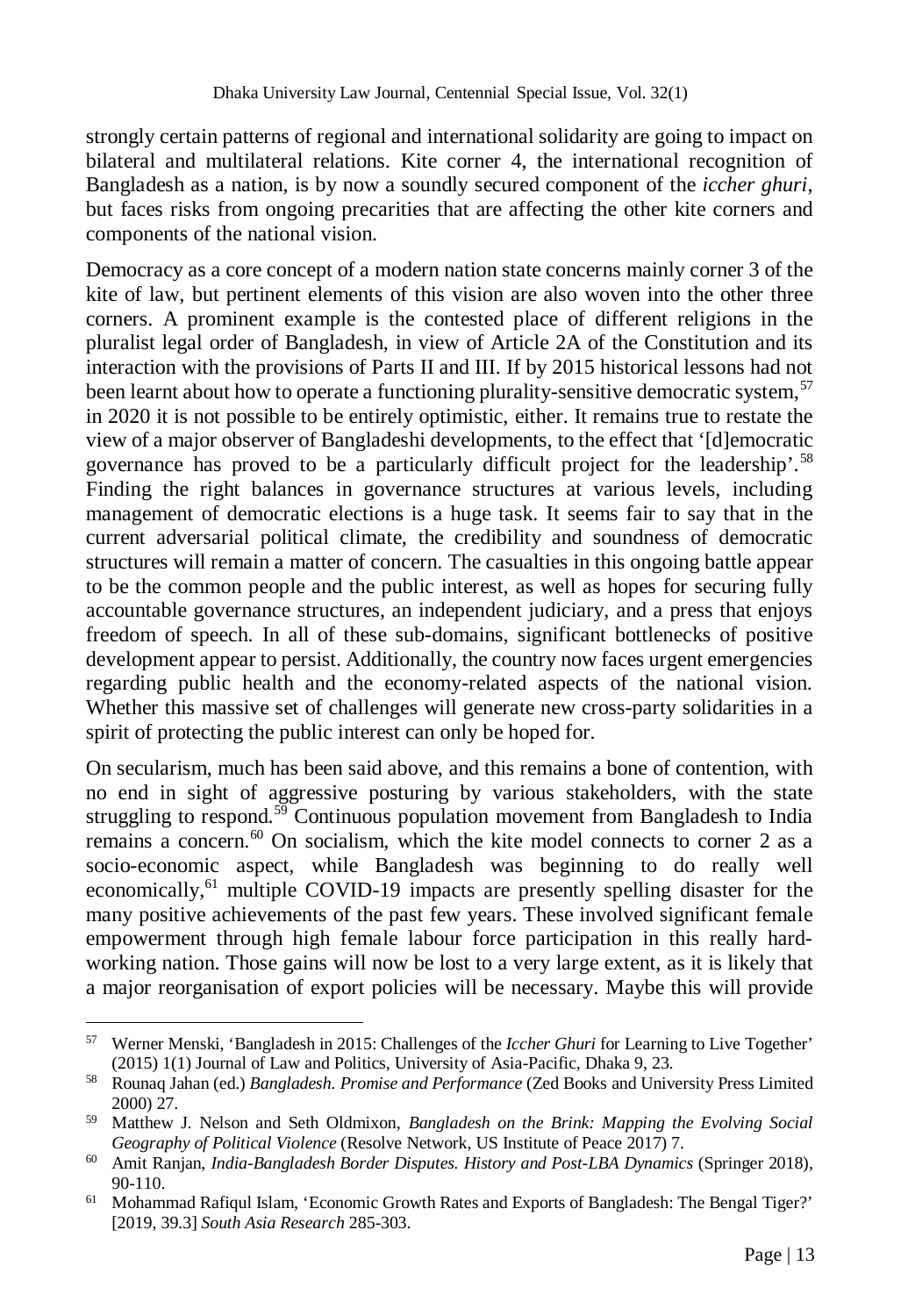some positive impacts for more export-oriented aquaculture and seafood processing. But overall, it is difficult to be hopeful that the highly asymmetric social structures of Bangladeshi society, with their many disadvantaged sub-sections, $62$  will be able to avoid further suffering rather than partaking on equitable terms in the joyful making of butter.

# **IV. CONCLUSIONS**

The vision of a golden Bangladesh, this article suggests, remains meaningful and alive, but has also stayed largely unfulfilled. 20 years ago, Rounaq Jahan summed this up in words which are still reflected in current observations:<sup>63</sup>

Implicit in the idea of *sonar Bangla* was the vision of a society economically prosperous, free of exploitation, democratically governed, tolerant of pluralism, and respectful of people's rights. This vision mobilized the nation behind the liberation war and is still alive in the minds of average citizens as evidenced by people's movements for democracy and human rights and their initiatives for economic well being.

My own conclusions in 2015 observed that while managing the diversity of Bangladesh will never be easy, 'the key challenge for legal professionals, law teachers and their students, the present and future legal actors of this country',<sup>64</sup> would be to understand that times are changing and there are new expectations that need addressing for protecting the nation and its ideals. Rounaq Jahan's analysis of the performance of Bangladesh proceeded with a detailed critique of the many shortcomings in governance in particular,  $65$  but ended by expressing hope that the activism of new actors would add some shine to *sonar Bangla*. While my observations focused on diversity management and the role of lawyers, who clearly play a central role in Bangladesh,  $^{66}$  Jahan's main hope rested on the increasing role of women as 'new actors in Bangladesh polity'.<sup>67</sup> However, despite considerable achievements made by such new agents of change, <sup>68</sup> the *iccher ghuri* of Bangladesh, in greatly uncertain times, continues to experience frightful turbulences on its path through the skies over Bangladesh.

Overall, any analysis of Bangladeshi developments from a particular perspective is

 $\overline{a}$  $62$  Mohammad Hamiduzzaman, Anita de Bellis, Wendy Abigail and Evdokia Kalatzidis, 'Elderly Women in Rural Bangladesh: Healthcare Access and Ageing Trends' [2018 (38.2)] *South Asia Research* 113-129.

<sup>63</sup> Rounaq Jahan (ed.) *Bangladesh. Promise and Performance* (Zed Books and University Press Limited 2000) 26.

<sup>64</sup> Werner Menski, 'Bangladesh in 2015: Challenges of the *Iccher Ghuri* for Learning to Live Together' [2015, 1(1)] *Journal of Law and Politics,* University of Asia-Pacific, Dacca 9, 30.

<sup>65</sup> Rounaq Jahan (ed.) *Bangladesh. Promise and Performance* (Zed Books and University Press Limited 2000) 26-30.

<sup>66</sup> Sonia Z. Khan, *The Politics and Law of Democratic Transition: Caretaker Government in Bangladesh* (Routledge 2018).

<sup>67</sup> Rounaq Jahan (ed.) *Bangladesh. Promise and Performance* (Zed Books and University Press Limited 2000) 30.

<sup>68</sup> Fardaus Ara and Jeremy Northcote, 'Women's Participation in Bangladesh Politics, the Gender Wall and Quotas', [2020 (40.2)] *South Asia Research* 266-281.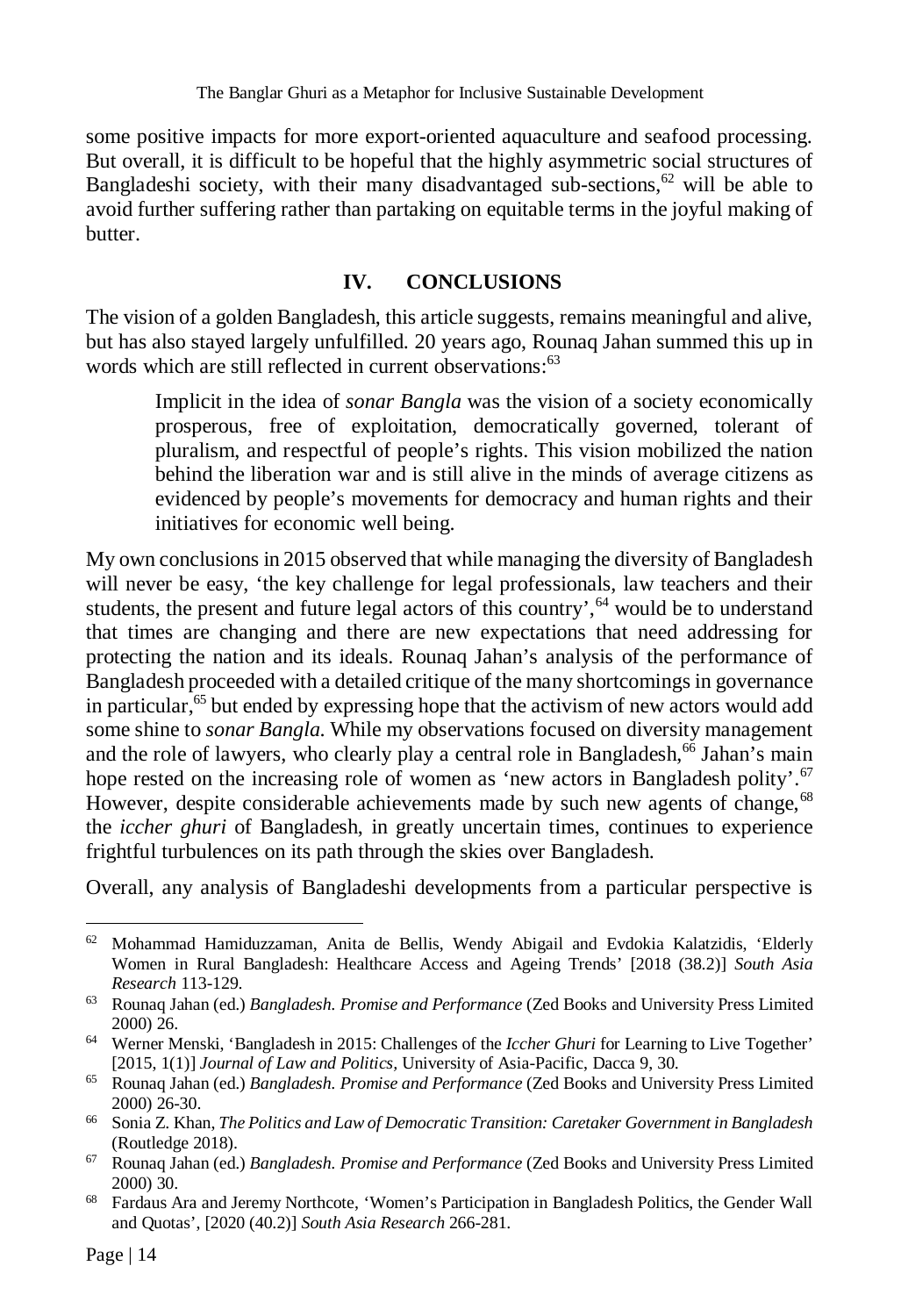bound to come up only with particular aspects or nuances in suggested recommendations for improvements. Taking inspiration again from the dynamic threshold metaphor of the *dihliz*, it is absolutely clear now that many new challenging moments will continue to arise in and for Bangladesh, the current COVID-19 repercussions being a particularly brutal example. We can forever talk and lecture about sustainability, but when such disasters arise, there will probably be much chaos. Apart from that, inspiration may be drawn from old concepts like the Rawlsian 'overlapping consensus' and new writing on legal pluralist approaches that pays more attention to local justice in South Asia,  $\frac{69}{9}$  closely related to what has been labelled as 'genuine legal pluralism', which of course needs coordination.<sup>70</sup>

As current evidence from Bangladesh confirms, it remains tempting and easy to criticise and advise, but terribly difficult to coordinate a sustainable path for the *iccher ghuri* of sonar Bangla. As a key component of governance, law remains subject to the never-ending dynamisms and challenges identified in this article. My hope is, above all, that the Faculty of Law of the University of Dhaka and the many other law faculties in the country, recognising the public interest element of the need for constructive coordination rather than adversarial games, will train and empower the next generations of lawyers to work assiduously for the inclusive sustainable development of genuine pluralism in Bangladesh. Let the kites of Bangladesh fly high!

 $\overline{a}$ <sup>69</sup> Tobias Berger, *Global Norms and Local Courts. Translating 'the Rule of Law'* in Bangladesh (Oxford University Press 2017); Kalindi Kokal, *State Law, Dispute Processing, and Legal Pluralism. Unspoken Dialogues from Rural India* (Routledge 2020).

<sup>70</sup> Roger Cotterrell, 'Still Afraid of Legal Pluralism? Encountering Santi Romano. Review Symposium: Law and Society Meets Jurisprudence' [2020 (45.2)] *Law & Social Enquiry* 539, 554.